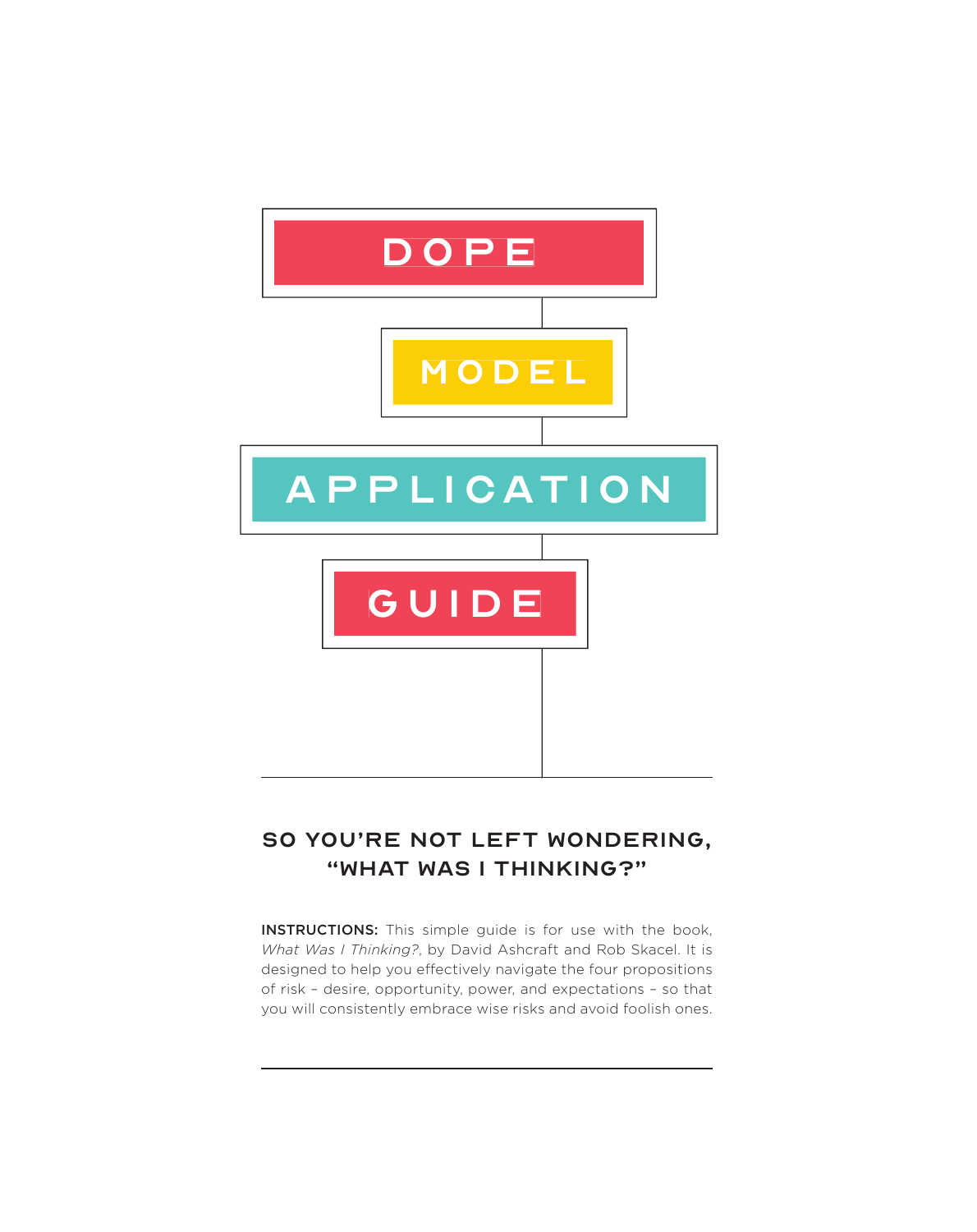

**STEP 1:** Invite God into the process from the very start. Pray that he will give you the necessary insight to take an honest look at yourself and your situation as you navigate the four propositions. Ask him to help you see opportunities that might not readily come to mind, and to find wise counsel (e.g., spouse, godly friends, board members, additional resources, etc.) to support and challenge you in healthy ways.

**STEP 2:** Using the worksheet on the next page, write down your thoughts pertaining to each of the four propositions of risk – desire, opportunity, power, and expectations. Take your time with this. Think through your response to each proposition carefully.

**STEP 3:** Identify and invite one or more individuals to review the output on your worksheet - to walk through the four propositions with you. This is the step most people are prone to overlook or avoid, but it is a critical one. We all have blind spots – things about ourselves that may be apparent to others but are difficult to see in ourselves. We can be blind to both strengths and weaknesses. Most foolish risks grow out of self-deception (the inability to see ourselves or our motives accurately) or self-indulgence (the pursuit of our desires, passions, and whims without proper restraint). Don't overestimate your ability to "go it alone." Actively seek wise counsel.